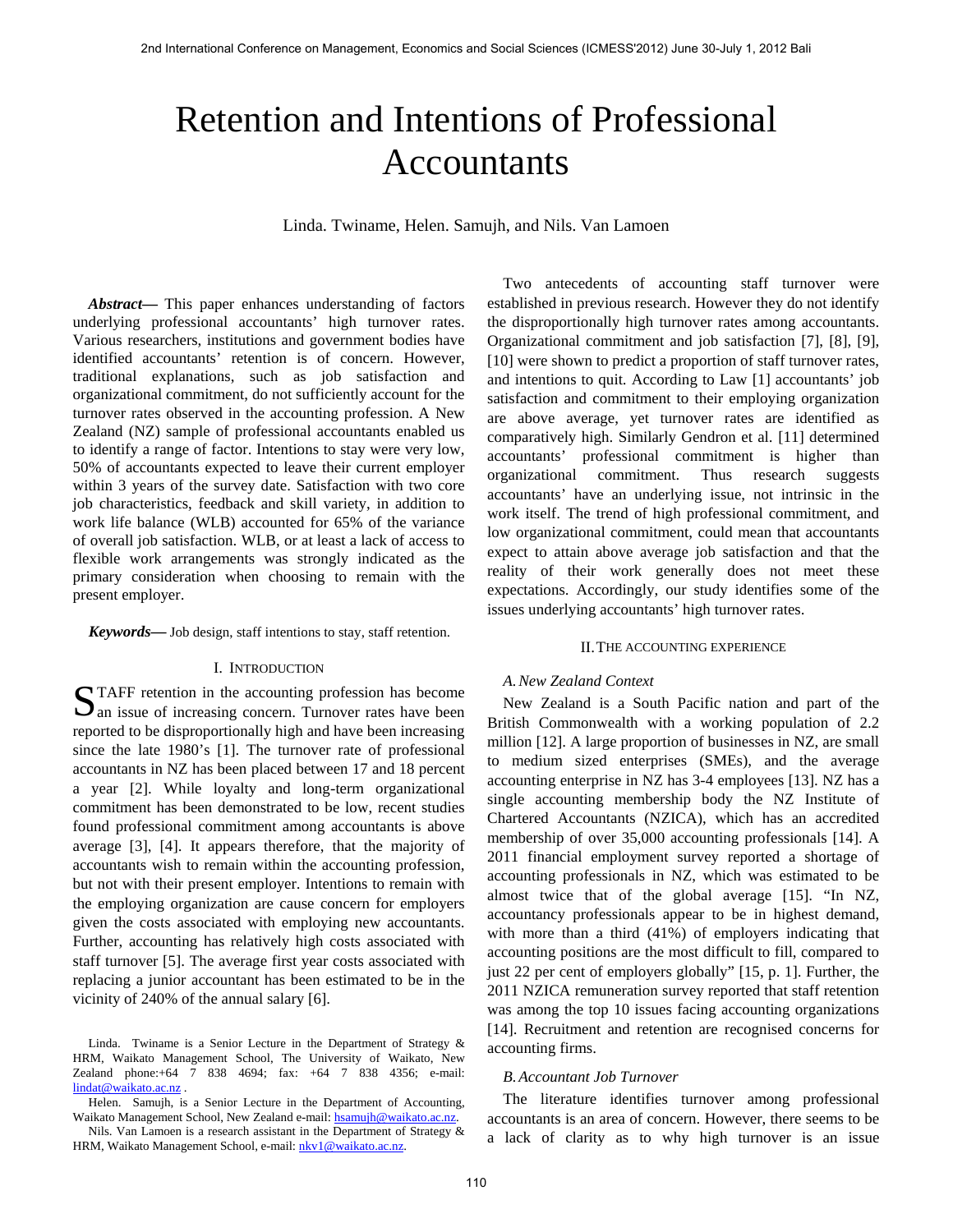particularly affecting accountants. Chatzoglau et al. [16] found strong negative associations with both job satisfaction and organizational commitment affecting accountant turnover intentions. Consequently, turnover intentions have in turn been shown to be the single best predictor of job turnover [17].

Evidence also indicates that accountants' role expectations might be 'unrealistically high' or at least their expectations are often not met when they enter new employment [18], [19], [20]. In particular, accounting students' expectations of their future employment have been shown to be unrealistically inflated [20]. Dean et al. [19] showed that accountants' unmet employment expectations brought about a reality shock that induced negatively associated organizational commitment.

It can be argued that changes in job demands and workload are expected and fundamental to the accounting profession. Ang et al. [21] found that accountants who accept changes to job-demands as a necessary part of their job, reported lower work-to-life conflict. Further, they were less likely to leave their employer. However, Ang et al. found the changing face of accounting is associated with a proportion of the accounting profession's high staff turnover. In addition, a study by Viator [22] found that role conflict and role ambiguity – components of job design and potentially inherent with changing job-demands - could predict accountants' turnover intentions. Thus, it seems that job design is a corroborating factor to accountants' high turnover rates.

Law [23] identified role conflict as the best predictor of accounting turnover decisions. This issue may be exacerbated by high expectations and job demands in the accounting profession. Greenhaus et al. [24] indicated that, on average, accountants spent in excess of 47 hours a week at work and their work-family conflict is high.

Job design issues, expounded by high role ambiguity, role conflict, unmet role expectations and job demands may be examined in the light of Hackman and Oldham's [25] job characteristics model. This model suggests that five core job dimensions influence three critical psychological states in workers, which in turn lead to personal and work outcomes (including turnover).

The 2009 NZ Randstand survey reported that WLB was accountants' most pressing concern. In addition, the 2011 NZICA remuneration survey found that a majority 63% of respondents  $(n = 4608)$  reported WLB to be the most important consideration when changing jobs [14]. This contrasts with a minority (5%) of accounting firms placing a focus on WLB to retain staff [26]. WLB and job design, including flexible work initiatives, are areas of immediate concern for NZ accountants and organizations experiencing high turnover rates [27]. Additionally, WLB was reported to be the most important work factor (79%) for NZ accountants [28]. These findings suggest there is considerable mismatch between how organizations attempt to attract and retain accounting staff and what accountants are looking for; especially given the difficulty faced by employers to attract and retain high performing accountants [15].

The turnover rate of professional accountants has become an issue of increasing concern, especially among larger accounting firms [1]. Indeed, Hall and Smith [29] reported a high average turnover intention rate among public accountants. Retaining accounting staff is also a particularly relevant issue for many of NZ's SMEs, which often rely on a single internal accountant for business and financial advice and managing relationships with clients [30]. Losing an accountant in an SME could be extremely damaging to accounting firms' operational abilities. Generally such accountants understand their business and will have built relationships with clients. Their loss will be significant [1], [15]. Positioning organizations to enhance retention of qualified and high performing accounting staff presently appear pressing issues.

#### III. METHOD

The participants for this study  $(N = 154)$  were drawn from 39 small (N <10) to large (N > 500) organizations. 70% of respondents worked for an organization of fewer than 25 employees. These organizations included accounting firms and small businesses and organizations from the private and public sector. Participants were recruited by means of an article published in an accounting practice journal inviting accountants to respond to our online questionnaire.

Accountants' employment experiences and views on the hiring/recruitment process. Job satisfaction, with seven components of work (as per Hackman and Oldham's job characteristics model), were gathered and measured on a fivepoint scale (dissatisfied – satisfied), in addition to a global measure of satisfaction with the job as a whole.

The components were:

- Autonomy: 'freedom to choose own method of working';
- Feedback: 'recognition received for work';
- Task significance: 'amount of responsibility given';
- Task identify: 'opportunities to use abilities';
- Chance of promotion: 'chances of being promoted';
- Work-life balance :'hours of work';
- Skill variety: 'amount of variety in job', and
- Job satisfaction: 'the job as a whole'.

To assess how long participants were intending to remain within the accounting profession and with their current employer, two items measuring planned employment time in years were also included.

A demographic analysis revealed that 64.4% of respondents were female. 41% of respondents had less than 6 years of experience in the accounting profession, 30% had 7-15 years of experience, and the remaining 29% had over 16 years of experience in accounting, 25% were junior accountants, 29% chartered accountants and 46% were in managerial or senior accounting positions.

#### IV. RESULTS

The findings are presented in the following order: (a) frequencies and descriptive statistics, (b) correlations, (c)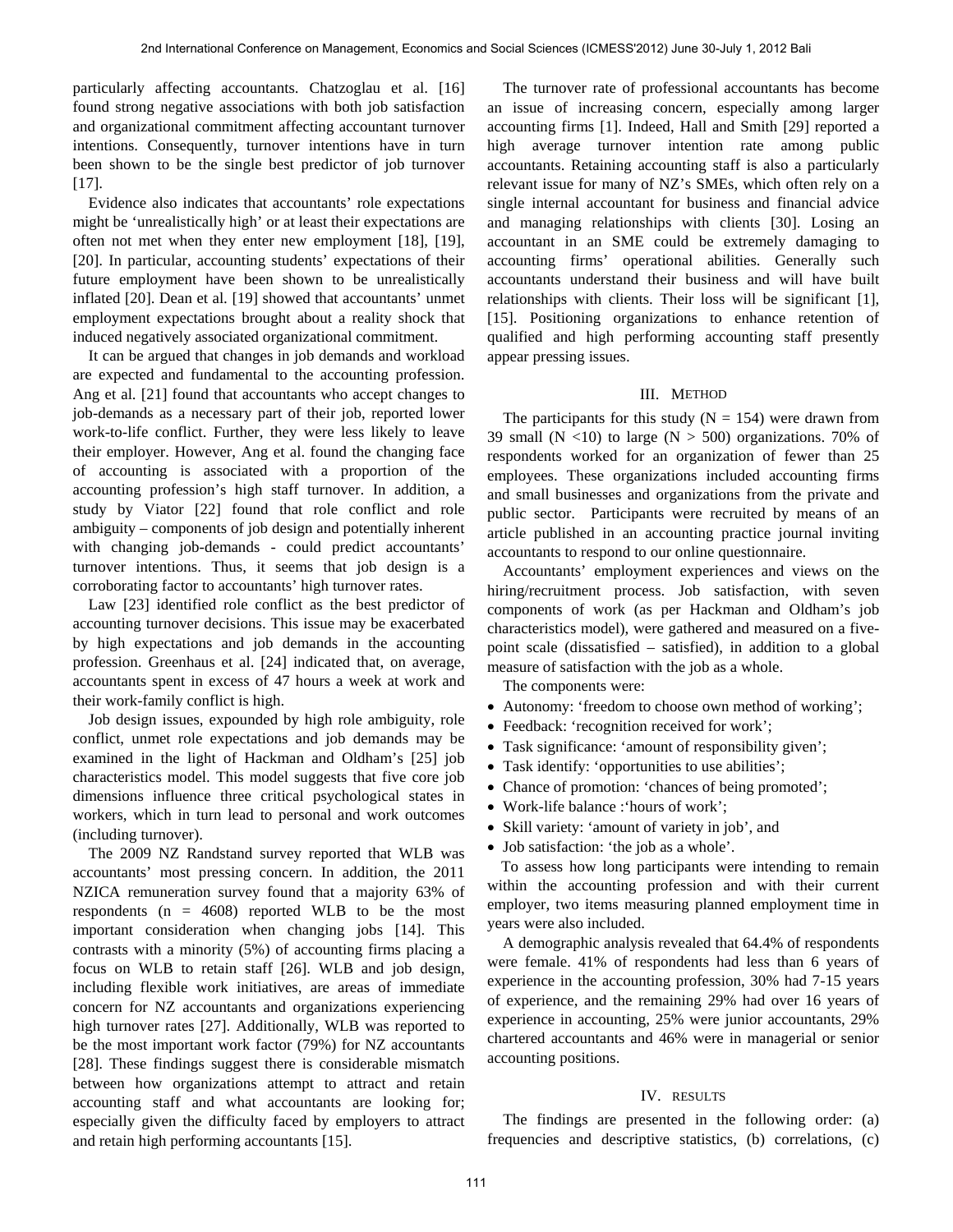regression analyses.



Figure 1. Intentions to stay with the current organisation and the accounting profession.

Respondents typically intend to remain within the accounting profession rather than sidestepping to a different career path. Only 8% expect to leave accounting within three years, while 64% intend to spend 11 years or more in accounting. Conversely half of all respondents intend to leave their current place of work within 3 years and only 11% intend to remain with their current employing organization. These figures include partners of the firms, i.e. the highest paid employees with the most significant portfolio of clients.



Figure 2. If staff were to leave, what would attract them back?

The majority (69%) of respondents would consider returning to their present place of employment, if their current employer were to provide more flexible work arrangements (our focus was upon hours of work, i.e. options for flexitime, working from home, compressed work week…). By contrast only 13% of respondents indicated that more flexible work arrangements would provide an incentive for them to return to work for their current employer if they were to leave. The remaining 18% were undecided. The other two options that we offered (as per Figure 2), were less relevant to respondents. However, 7.6% of respondents indicated that increased pay or a promotion would re-attract them to their current employer.

A one-way ANOVA did not return significant differences for the level of seniority (junior accountant, CA, partner/senior manager) and intentions to remain within the profession or with the current employer. Participants' years of experience in accounting was not relevant in determining how long they planned to stay in their employing organisation or the profession.

Table I contains descriptive information of the measures. The reported values for Skew and kurtosis are within acceptable levels for analysis [31].

| TABLE I. SATISFACTION MEASURES. |
|---------------------------------|
|---------------------------------|

| Satisfaction with:       | Mean | <b>SD</b> | Skew    | <b>Kurtosis</b> |  |
|--------------------------|------|-----------|---------|-----------------|--|
| Autonomy                 | 4.01 | .94       | $-.50$  | $-.82$          |  |
| Feedback                 | 3.56 | 1.05      | $-42$   | $-.43$          |  |
| <b>Task Significance</b> | 3.91 | 1.00      | $-76$   | .24             |  |
| <b>Task Identity</b>     | 3.82 | 1.16      | $-0.93$ | .04             |  |
| Chance of Promotion      | 3.37 | 1.24      | $-33$   | $-70$           |  |
| Work-life Balance        | 4.06 | 1.03      | $-94$   | .12.            |  |
| <b>Skill Variety</b>     | 3.94 | 1.05      | $-83$   | .01             |  |
| <b>Job Satisfaction</b>  | 3.79 | 1.06      | $-.81$  | .25             |  |

Table II shows the relationships between respondents' satisfaction with different aspects of their work and their intentions to remain working within the field of accounting and to remain with their current employer. Higher values indicate stronger relationships, while smaller p-values indicate the level of certainty that the relationship is a trend in the data and not standard error. In our research, Hackman and Oldham's core job dimensions indicated strong relationships 'planned employment with the current employing organization'. That is these dimensions impact upon intentions to stay.

TABLE II. CORRELATIONS FOR SATISFACTION WITH JOB DESIGN ASPECTS AND

| PLANNED FUTURE EMPLOYMENT. |                            |                              |  |  |  |
|----------------------------|----------------------------|------------------------------|--|--|--|
| Satisfaction with:         | Planned Empl<br>Accountant | Planned Empl<br>Organization |  |  |  |
| Autonomy                   | .07                        | $.31***$                     |  |  |  |
| Feedback                   | .14                        | $.36***$                     |  |  |  |
| <b>Task Significance</b>   | .17                        | $.27**$                      |  |  |  |
| <b>Task Identity</b>       | $.19*$                     | $35***$                      |  |  |  |
| Chance of Promotion        | $.22*$                     | $.35***$                     |  |  |  |
| Work-Life Balance          | .07                        | .18                          |  |  |  |
| <b>Skill Variety</b>       | .15                        | $.35***$                     |  |  |  |
| Job as a whole             | $.26***$                   | $.47***$                     |  |  |  |

\* p < .05, \*\* p < .01, \*\*\* p < .001

Table III shows the supported regression model for job satisfaction. Components of satisfaction with work and job design (Table I) were regressed on job satisfaction using the 'forward' method based on the amount of additional variance explained. Feedback, skill variety and WLB could predict satisfaction with the job as a whole by 65%. This indicates a strong relationship.

TABLE III. REGRESSION ANALYSIS JOB SATISFACTION.

| Criterion<br>Variables  | Predictor<br>Variables | Beta     | t    | $R^2$ | F        |
|-------------------------|------------------------|----------|------|-------|----------|
| <b>Job Satisfaction</b> | Feedback               | $.47***$ | 7.14 | .65   | 69.56*** |
|                         | Skill variety          | $.37***$ | 5.89 |       |          |
|                         | <b>WLB</b>             | $23***$  | 3.80 |       |          |

\* p < .05, \*\* p < .01, \*\*\* p < .001

Note. R2 and F values are for the model as a whole. Recognition received = Satisfaction with the recognition received for work; Amount of variety = satisfaction with the amount of variety in your job; Hours of work = satisfaction with the hours of work.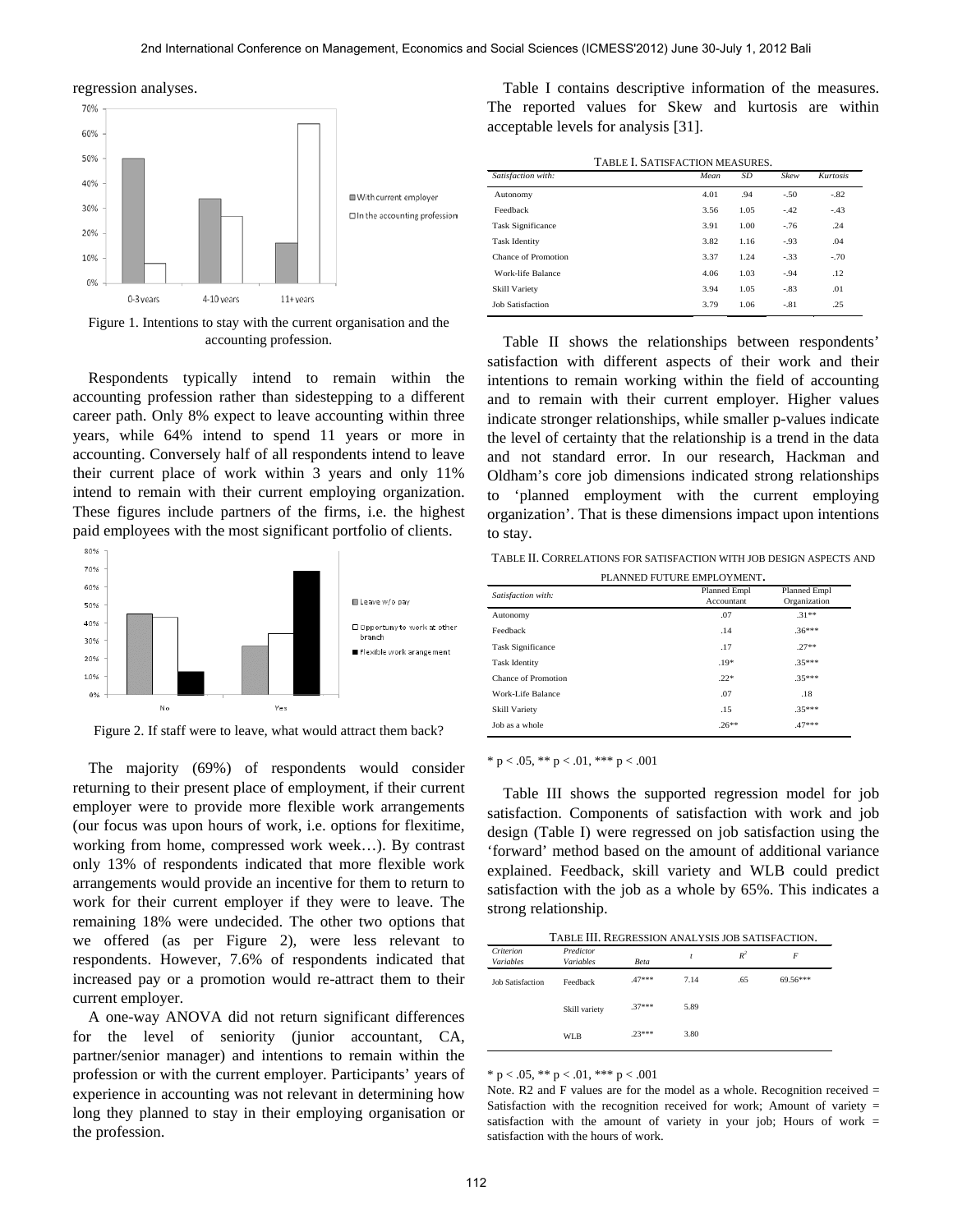Table IIII displays the supported regression model for planned years of employment with the current employer. The levels of satisfaction with aspects of work were regressed on respondents' planned employment with the current organization and removed with the 'forward' method based on the amount of additional variance explained. Only job satisfaction could predict planned employment with the current employer while allowing for the other predictors. The R-squared value indicates that job satisfaction could predict planned employment intentions with the current employer by 22%.

Several t-tests and ANOVAs were carried out to assess gender differences. No significant gender differences were found for years of experience, seniority of position, satisfaction measures, intentions to remain with the organization and profession, and re-attraction.

TABLE IIII. REGRESSION ANALYSIS FOR PLANNED ON-GOING EMPLOYMENT

| WITH CURRENT EMPLOYER           |                               |       |      |       |            |  |
|---------------------------------|-------------------------------|-------|------|-------|------------|--|
| Criterion<br>Variables          | Predictor<br><b>Variables</b> | Beta  |      | $R^2$ |            |  |
| Planned Empl In<br>Organization | Job<br>Satisfaction           | 48*** | 5.29 | .22   | $28.00***$ |  |

\* p < .05, \*\* p < .01, \*\*\* p < .001

Note. R2 and F values are for the model as a whole.

## V. DISCUSSION

This section discusses our findings in terms of accountant retention and employment intentions. Initially, we sought to gain insight into motivations for accountants' recruitment and turnover decisions. We explored general employment experiences, including retention. However, our data focused our attention on accountants' turnover and retention, when we discovered that 50% of respondents indicated they expected to leave their present employer in 0-3 years (Figure 1). Further 65% would be 'enticed to stay' if appropriate flexible work arrangements were available (Figure 2).

In addition to WLB, satisfaction with two core job characteristics, feedback and skill variety, were able to account for 65% of the variance of overall job satisfaction (Table III). This indicates that these three items strongly related to accountants' job satisfaction. It appears, however, that more respondents intend to remaining in the accounting profession (64% plan to remain within accounting for over 11 years) than with their employing organization (50% plan to leave between 0-3 years). This is consistent with previous research which also indicated low tenure among accountants [1] and a high level of commitment to the accounting profession [3], [4]. The relationship between organizational and career commitment can be tricky to establish, as one does not necessitate—and may preclude—the other [11]. Chang [32] found that increased career commitment was associated with higher intentions to leave if employees' career needs were not met in their current employment. Our research appears to support such a finding.

There appeared to be an inconsistency in respondents'

satisfaction with their hours of work, which was the highest mean at 4.06 out of 5 (Table I); and desire for employment flexibility (Figure 2). Respondents indicated an overwhelming interest in flexibility in their employment agreements, yet on average they did not consistently report dissatisfaction with WLB. Perhaps this can be taken to indicate that accountants are overall satisfied with the amount of hours in the workweek, but require more flexibility to reduce conflicts with personal commitments and individual worker preferences (Table II). Alternatively accountants desire more flexibility in their job to increase their work satisfaction and meaningfulness in work, indicating this is an issue relating to work design.

Along similar lines a notable contradiction is present between the 2009 Randstad employment trend survey results [33] and the 2011 NZICA report [27]. The Randstad survey indicated that 67% of employers in accounting offered flexible hours, consequently, a significant 33% of accountants do not have access to flexibility in their work hours. In contrast the 2011 NZICA report [27] found WLB was most appealing to accounting employees. Our research results fit the 2011 NZICA findings, as 69% of our respondents indicated that more appropriate flexible workplace arrangements would increase their intentions to stay with their current employer. The 2009 Randstad results could indicate a mismatch between what is 'officially' available in terms of WLB initiatives, and their suitability/ availability. Our suggestion resonates with NACEW [34], which suggests the "traditional culture and values" in the NZ accounting sector works against flexibility (p. 14).

A potential mismatch between available and desired WLB initiatives may be traced back to the 2009 Randstad survey, where there appears to be a similar account of mismatch [33]. Although 67% of accountants are reported to have a level of access to WLB initiatives, it was simultaneously reported that "further work is needed when it comes to wellbeing" [33] (p. 5). WLB initiatives have been argued to be extremely important precursors to meaningfulness in work and employee wellbeing [35]. It can be inferred that if 69% of respondents would be motivated to remain with their current employer, or return to work for their current employer, if better flexible work arrangements were available to them; then it is reasonable to conclude that present WLB initiatives are not satisfactory to retain accounting employees. It could additionally be argued that there is a degree of conflict or work life imbalance given the majority desire for more flexible work arrangements.

## VI. RECOMMENDATIONS

Our study was designed to explore issues affecting accountants' employment experiences, and their considerations in respect to employment attraction and retention. While the study captured some aspects of job design, as outlined by Hackman and Oldham, 1975 [25] not all were included, such as growth needs, strength and